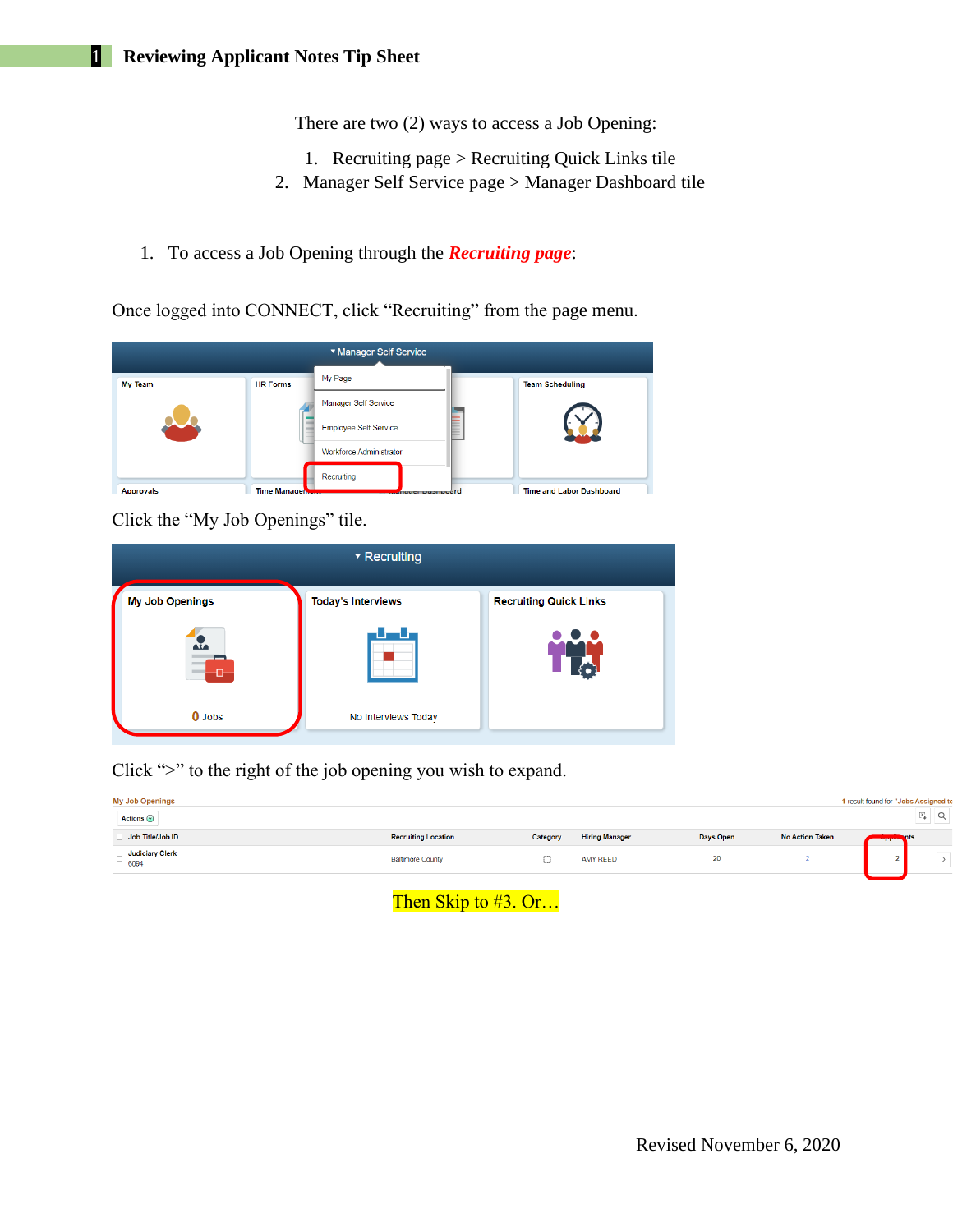2. To access a Job Opening through the *Manager Self Service page*:

Once logged into CONNECT, click "Manager Self Service" from the page menu.

| ▼ Manager Self Service |                 |                                |  |                                 |  |  |  |  |
|------------------------|-----------------|--------------------------------|--|---------------------------------|--|--|--|--|
| <b>My Team</b>         | <b>HR Forms</b> | My Page                        |  | <b>Team Scheduling</b>          |  |  |  |  |
|                        |                 | Manager Self Service           |  |                                 |  |  |  |  |
|                        |                 | <b>Employee Self Service</b>   |  |                                 |  |  |  |  |
|                        |                 | <b>Workforce Administrator</b> |  |                                 |  |  |  |  |
|                        |                 | Recruiting                     |  |                                 |  |  |  |  |
| <b>Approvals</b>       | Time Management | manager pasmoodrd              |  | <b>Time and Labor Dashboard</b> |  |  |  |  |

Click the "Manager Dashboard" tile.

| <b>CONNECT</b><br>Maryland Judiciary | ▼ Manager Self Service          | $\circledcirc$<br>÷<br>A |                        |  |  |  |
|--------------------------------------|---------------------------------|--------------------------|------------------------|--|--|--|
| <b>HR Forms</b>                      | <b>Team Scheduling</b>          | <b>Manager Dashboard</b> | <b>Time Management</b> |  |  |  |
|                                      |                                 |                          |                        |  |  |  |
| <b>Worklist</b>                      | <b>Time and Labor Dashboard</b> | <b>Approvals</b>         | My Team                |  |  |  |
|                                      |                                 |                          |                        |  |  |  |
|                                      |                                 | 1034                     |                        |  |  |  |

Click the Job ID hyperlink from the "My Open Jobs" pagelet.

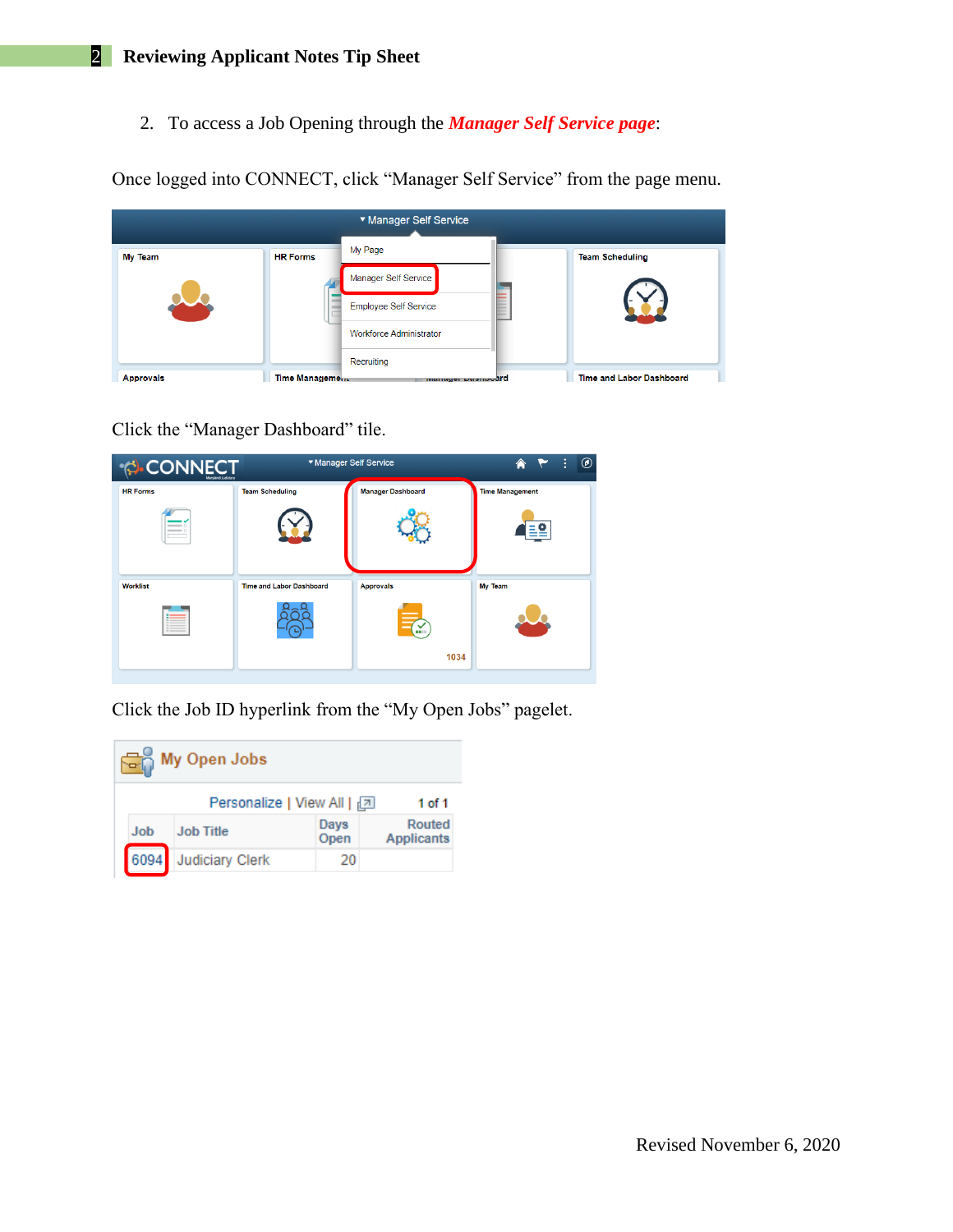Manage Job Opening

3. On the "Manage Job Opening" page, click the "Application" icon next to the appropriate applicants' name.

|               |                            |                                                          |                                                                                                                                                                                            |  |                     |                  |  | 4 Return   个Recruiting Home   Conserch Job Openings   Conserve New   EQ Cone   Conserversh   Conserversh   Conserversh   Mo Category   日Print Job Opening |                |        |                     |       | Personalize            |
|---------------|----------------------------|----------------------------------------------------------|--------------------------------------------------------------------------------------------------------------------------------------------------------------------------------------------|--|---------------------|------------------|--|-----------------------------------------------------------------------------------------------------------------------------------------------------------|----------------|--------|---------------------|-------|------------------------|
|               |                            | Job Opening ID 2322<br>Job Posting Title Courtroom Clerk | Status 010 Open<br><b>Business Unit MDJUD (Maryland Judiciary)</b><br>Job Code 2429 (Courtroom Clerk)<br>Department 0465110 (DC 65- Courtroom)<br>Position Number 001087 (Courtroom Clerk) |  |                     |                  |  |                                                                                                                                                           |                |        |                     |       |                        |
| Applicants    | <b>Applicant Screening</b> |                                                          | Activity & Attachments                                                                                                                                                                     |  | Details             |                  |  |                                                                                                                                                           |                |        |                     |       |                        |
|               | All<br>(187)               | <b>Screen</b><br>(0)                                     |                                                                                                                                                                                            |  | Route<br>(156)      | Interview<br>(4) |  | Offer<br>(0)                                                                                                                                              | Hire<br>(0)    |        | Not Select<br>(0)   |       | Reject<br>(27)         |
| Applicants ?  |                            |                                                          |                                                                                                                                                                                            |  |                     |                  |  |                                                                                                                                                           |                |        | Find   View 100   2 |       | First 1-25 of 156 Last |
| <b>Select</b> | <b>Applicant Name</b>      |                                                          | <b>First Name</b>                                                                                                                                                                          |  | <b>Applicant ID</b> | <b>Type</b>      |  | <b>Disposition</b>                                                                                                                                        | Application    | Resume | Interview           | Print |                        |
| 0             |                            |                                                          |                                                                                                                                                                                            |  | 4782                | External         |  | Route                                                                                                                                                     |                | Ê      | Ŧ,                  | 9     | Other Actions          |
| 0             |                            |                                                          |                                                                                                                                                                                            |  | 11538               | External         |  | Route                                                                                                                                                     | $\blacksquare$ | Ê      | F6                  | 5     | Other Actions          |
| 0             |                            |                                                          |                                                                                                                                                                                            |  | 9092                | External         |  | Route                                                                                                                                                     | ī              | Ê      | T.                  | 5     | Other Actions          |
| 0             |                            |                                                          |                                                                                                                                                                                            |  | 15091               | External         |  | Route                                                                                                                                                     | Ī              | Ê      | E6                  | 5     | Other Actions          |
| 0             |                            |                                                          |                                                                                                                                                                                            |  | 18831               | External         |  | Route                                                                                                                                                     | Ē              | È      | T)                  | 5     | Other Actions          |
| $\Box$        |                            |                                                          |                                                                                                                                                                                            |  | 6556                | External         |  | Route                                                                                                                                                     | ī              | Ê      | F6                  | 6     | Other Actions          |

4. This will open the "Manage Application" for this applicant. Click the "Notes" tab\*.

*\*The "Notes" tab will only appear if there has been a note added for the applicant.*